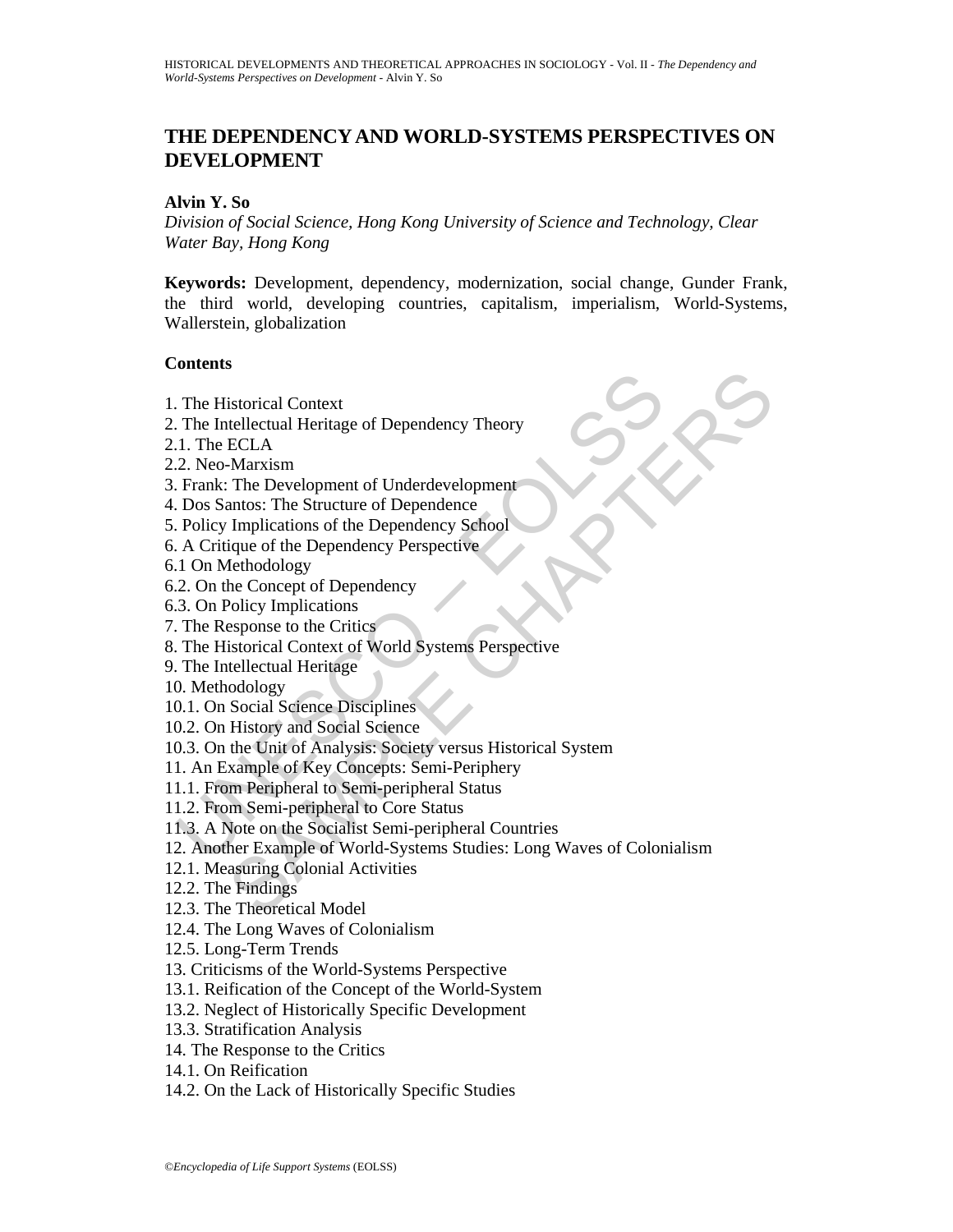14.3. On Stratification Analysis 15. World-Systems Research Projects 15.1. Cycles and Trends 15.2. Commodity Chains 15.3. Hegemony and Rivalry 15.4. Incorporation and Peripheralization 15.5. Antisystemic Movements 15.6. Racism and Sexism Glossary Bibliography Biographical Sketch

#### **Summary**

**ummary**<br> **Uniongly** the modernization school to which it reacted was an Amer<br>
pependency school had its roots in the third world countries.<br>
ependency school was a response to the failure of the Economic Con<br>
merica (ECLA The modernization school to which it reacted was an American product, they school had its roots in the third world countries. Specifically, they school was a response to the failure of the Economic Commission of Latio (EC Although the modernization school to which it reacted was an American product, the dependency school had its roots in the third world countries. Specifically, the dependency school was a response to the failure of the Economic Commission of Latin America (ECLA) program and the crisis of orthodox Marxism in Latin American countries in the early 1960s. Drawing heavily upon the radical ECLA and Neo-Marxist theories, the dependency school conceptualized the linkages between the Western countries and the third world countries as a set of externally imposed, exploitative, dependent, economic relationships which was incompatible with development. Thus, the dependency school advocated that the third world countries should sever their linkages with the Western countries in order to promote an autonomous, independent path of development. However, when the dependency school came under attack in the early 1970s, its researchers modified their basic assumptions. The latest assertion of the dependency school is that dependency is not just an economic but is also a sociopolitical process; dependency is not just an external relationship but is also a historically-specific internal relationship; and development can occur side by side with dependency. These recent modifications in the dependency school started a new direction of research which can be called "the new dependency studies."

The world-system perspective is the latest school to emerge in the field of development. It offered a new orientation to the interpretation of the major events in the 1970s, such as the East Asian industrialization, the crisis of the socialist states, and the decline of the capitalist world-economy. Influenced first by the dependency school and then by the French Annales school, the world-system researchers emphasized the need to examine the totality and the long duree. The unit of analysis thus should be the world-economy, a historical system composed of three strata: the core, the semiperiphery, and the periphery. The world-system school contends that by the late twentieth century, the capitalist world-economy would reach a transitional stage at which real choices might be made to change the path of human history. However, when the world-system school came under attack in the late 1970s, its researchers modified some of their basic assumptions. In the modified version, the concept of the world-system is taken merely as a research tool rather than as a reified reality; studies are now conducted on both the world-level and the national-level; class analysis is brought back in to supplement the stratification analysis, and so forth.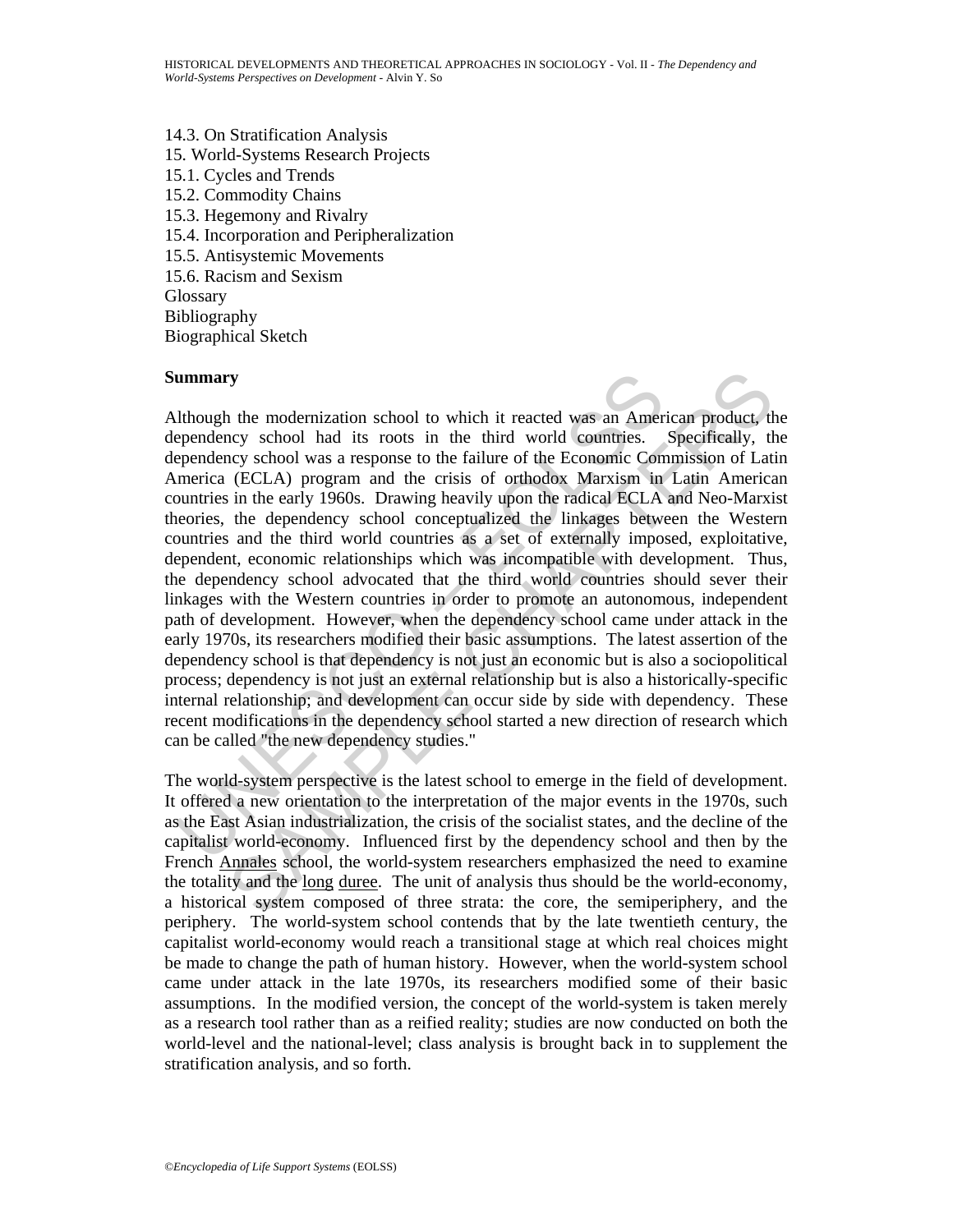## **1. The Historical Context**

Just as the modernization school can be said to examine development from the angle of the United States, the dependency school can be said to examine development from a third world perspective. For Blomstrom and Hettne, the dependency perspective represents "the voices from the periphery" to challenge the intellectual hegemony of the American modernization school.

bustitution in the 1950s, and many Latin American researchers had<br>end of economic growth, welfare, and democracy. However, the<br>papasion in the 1950s quickly turned into economic stagnation. In<br>enere were unemployment, infl ion in the 1950s, and many Latin American researchers had high hopes for economic growth, welfare, and democracy. However, the brief economic and the early 1960 enconomic growth, welfare, and democracy. However, the brief The dependency perspective first arose in Latin America as a response to the bankruptcy of the program of the United Nation Economic Commission for Latin America (ECLA) in the early 1960s. Many populist regimes in Latin America tried out the ECLA developmental strategy of protectionism and industrialization through importsubstitution in the 1950s, and many Latin American researchers had high hopes for a trend of economic growth, welfare, and democracy. However, the brief economic expansion in the 1950s quickly turned into economic stagnation. In the early 1960s there were unemployment, inflation, currency devaluation, declining terms of trade, and other economic problems. Popular protests were followed by the collapse of popular regimes and the setting up of repressive military and authoritarian regimes. Needless to say, many Latin American researchers were disappointed. They became disillusioned with both the ECLA program and the American modernization school which proved unable to explain economic stagnation, political repression, and the widening gap between the rich and the poor countries.

The dependency school was also a response to the crisis of orthodox Marxism in Latin America in the early 1960s. From an orthodox communist viewpoint, the Latin American countries had to go through the stage of "bourgeois" industrial revolution before they could wage any "proletarian" socialist revolution. However, the Chinese Revolution in 1949 and the Cuban Revolution in the late 1950s showed that the third world countries could skip the stage of bourgeois revolution. Attracted to the Chinese and the Cuban model of development, many radical Latin American researchers wondered whether their own countries could also move into the stage of socialist revolution.

This indigenous Latin American dependency school then quickly spread from Latin America to North America. Andre Gunder Frank, who happened to be in Latin America in the early 1960s, was instrumental in disseminating the ideas of the dependency school to the English-speaking world. In fact, outside Latin America, the dependency school has been more or less identified with Frank and the American journal "*Monthly Review*" of which Frank is a frequent contributor.

The dependency school received a warm welcome in the United States in the late 1960s because it resonated with the sentiment of a new generation of young radical researchers, who grew up during the campus revolts, during the anti-war protests, during the women liberation movements, and during the ghetto rebellions. In Daniel Chirot's words, "The American debacle in Vietnam and the eruption of major racial troubles in the mid-1960s, followed by chronic inflation, the devaluation of the American dollar, and the general loss of America's self confidence in the early 1970s, ended the moral conviction on which modernization theory had come to base itself. A new type of theory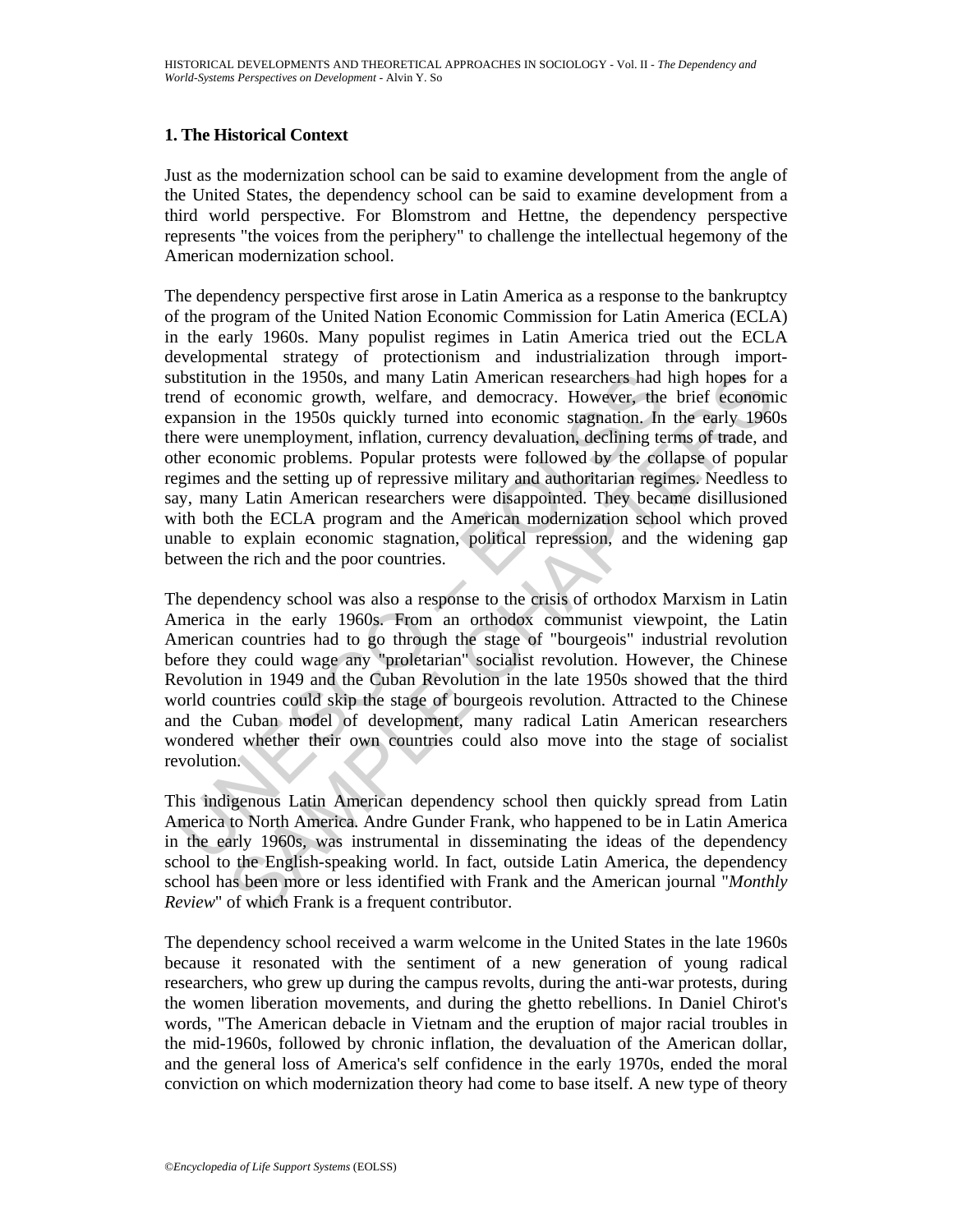became popular among younger sociologists, one that reversed all of the old axioms. America became the very model of evil, and capitalism, which had been seen as the cause of social progress, became a sinister exploiter and the main agent of poverty in most of the world. Imperialism, not backwardness and lack of modernity, was the new enemy."

## **2. The Intellectual Heritage of Dependency Theory**

## **2.1. The ECLA**

is the mean of the ECLA, criticizes the outdated schema of the internat<br>the chord. Under such schema, Latin America was asked to produce food a<br>por the great industrial centers, and in return, Latin America would<br>roods fro of the ECLA, criticizes the outdated schema of the international division corder such schema, Latin America was asked to produce food and raw material centers, and in return, Latin America would receive industriation these The formulation of a distinctly Latin American school of development is intimately related to the ECLA. In what is known as the "ECLA Manifesto," R. Prebisch, who was the head of the ECLA, criticizes the outdated schema of the international division of labor. Under such schema, Latin America was asked to produce food and raw materials for the great industrial centers, and in return, Latin America would receive industrial goods from these centers. To Prebisch, this scheme was at the roots of the developmental problem of Latin America. Reliance on exports of food and raw materials would inevitably lead to a deterioration of Latin America's terms of trade, which would further affect its domestic accumulation of capital.

Prebisch proposes that the one-sided international division of labor had to be stopped, and Latin America had to undergo industrialization:

- The process of industrialization was to be speeded up by the substitution of a large part of current imports by domestic production. Initially, domestic industries were to be protected from foreign competition by tariffs and other support measures, but once their competitive ability had improved, the local firms should be able to manage on their own.
- The production of raw materials would continue to play an important role in the Latin American economies. The income earned from exporting raw materials should be used to pay for imported capital goods, and thus help increase the rate of economic growth.
- Governments should actively participate as coordinators of the industrialization program. Increased government involvement was necessary to break the chains of underdevelopment.

Initially this ECLA strategy was rather coldly received by the Latin American governments in the 1950s. This resistance explains why the ECLA could not push forward radical measures such as land reforms. In fact, structural changes have never been placed on the high priority list of necessary changes. To a certain extent, the ECLA strategy can be considered as over-optimistic. It assumes that the various characteristics of an underdeveloped society would automatically disappear in the process of industrialization, i.e., industrialization would put an end to all problems of development.

Unfortunately, this ECLA program did not succeed. Economic stagnation and political problems came to the fore in the 1960s. As Blomstrom and Hettne explain, the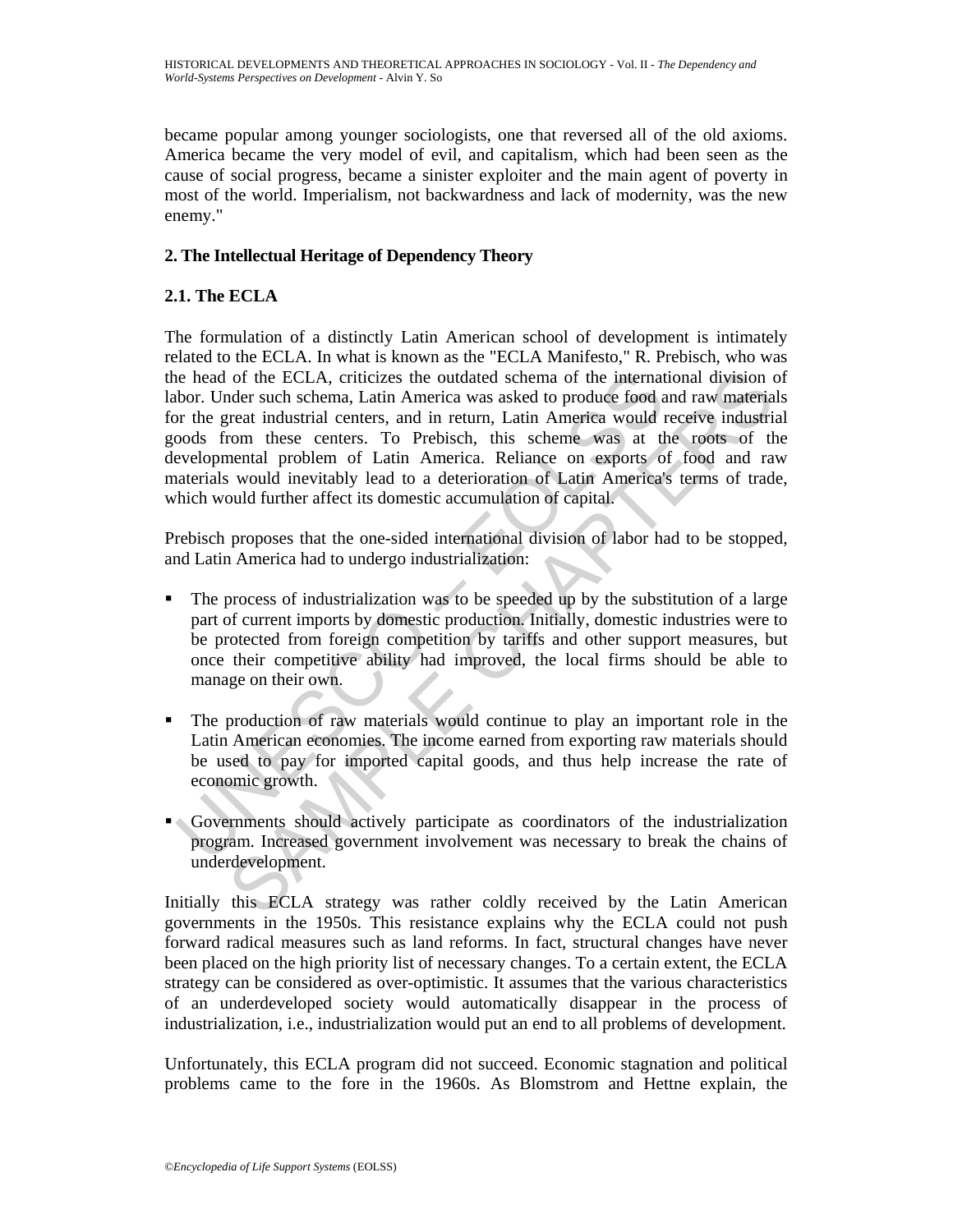shortcomings of the policy of import substitution were obvious:

The purchasing power was limited to certain social strata, and the domestic market showed no tendency to expand after its needs had been fulfilled. The import dependency had simply shifted from consumption goods to capital goods. The conventional export goods had been neglected in the general frenzy of industrialization, the result was acute balance-of-payment problems in one country after another. The optimism of growth changed into deep depression. The failure of the moderate ECLA program has prompted the dependency school to propose a more radical program.

## **2.2. Neo-Marxism**

Another theoretical tradition that the dependency school draws upon is neo-Marxism. The success of the Chinese and the Cuban Revolution helped to spread a new blend of Marxism to Latin American universities, giving rise to a radical generation that described itself as the "Neo-Marxists." According to Foster-Carter, neo-Marxism is different from orthodox Marxism in the following aspects:

- First, while orthodox Marxism sees imperialism in a "center's" perspective as a stage of monopoly capitalism in Western Europe, neo-Marxism sees imperialism from the "peripheral" point of view, focusing on the indictments of imperialism on third world development.
- nother theoretical tradition that the dependency school draws upon<br>he success of the Chinese and the Cuban Revolution helped to spread<br>araxism to Latin American universities, giving rise to a radical<br>sescribed itself as th theoretical tradition that the dependency school draws upon is neo-Marxisn<br>coses of the Chinese and the Cuban Revolution helped to spread a new blend<br>to Latin American universities, giving rise to a radical generation that Second, orthodox Marxism tends to advocate a strategy of two-stage revolution. A bourgeois revolution has to take place before a socialist revolution occurs. Since most third world countries are backward, orthodox Marxism has high hopes for the progressive bourgeoisie to carry out the present stage of bourgeois revolution. However, neo-Marxism believes that the present situation in the third world is ripe for socialist revolution. It wants revolution here and now. It perceives the bourgeoisie as the creation and tool of imperialism, and is incapable of fulfilling its role as the liberator of the forces of production.
- Finally, if socialist revolution occurs, orthodox Marxism would like it to be promoted by industrial proletariat in the cities. Neo-Marxism, on the other hand, is attracted to the Chinese and the Cuban path of socialist revolution. Neo-Marxism has high hopes for the revolutionary potential of the peasantry in the countryside, and guerrilla warfare by the people's army is its favorite strategy of revolution.

## **3. Frank: The Development of Underdevelopment**

Andre Gunder Frank starts with a critique of the modernization school. According to Frank, most of the theoretical categories and development policies in the modernization school have been distilled exclusively from the historical experience of the European and North American advanced capitalist nations. To this extent, these Western theoretical categories are unable to guide our understanding of the problems facing the third world nations.

First, the modernization school is deficient because it offers an "internal" explanation of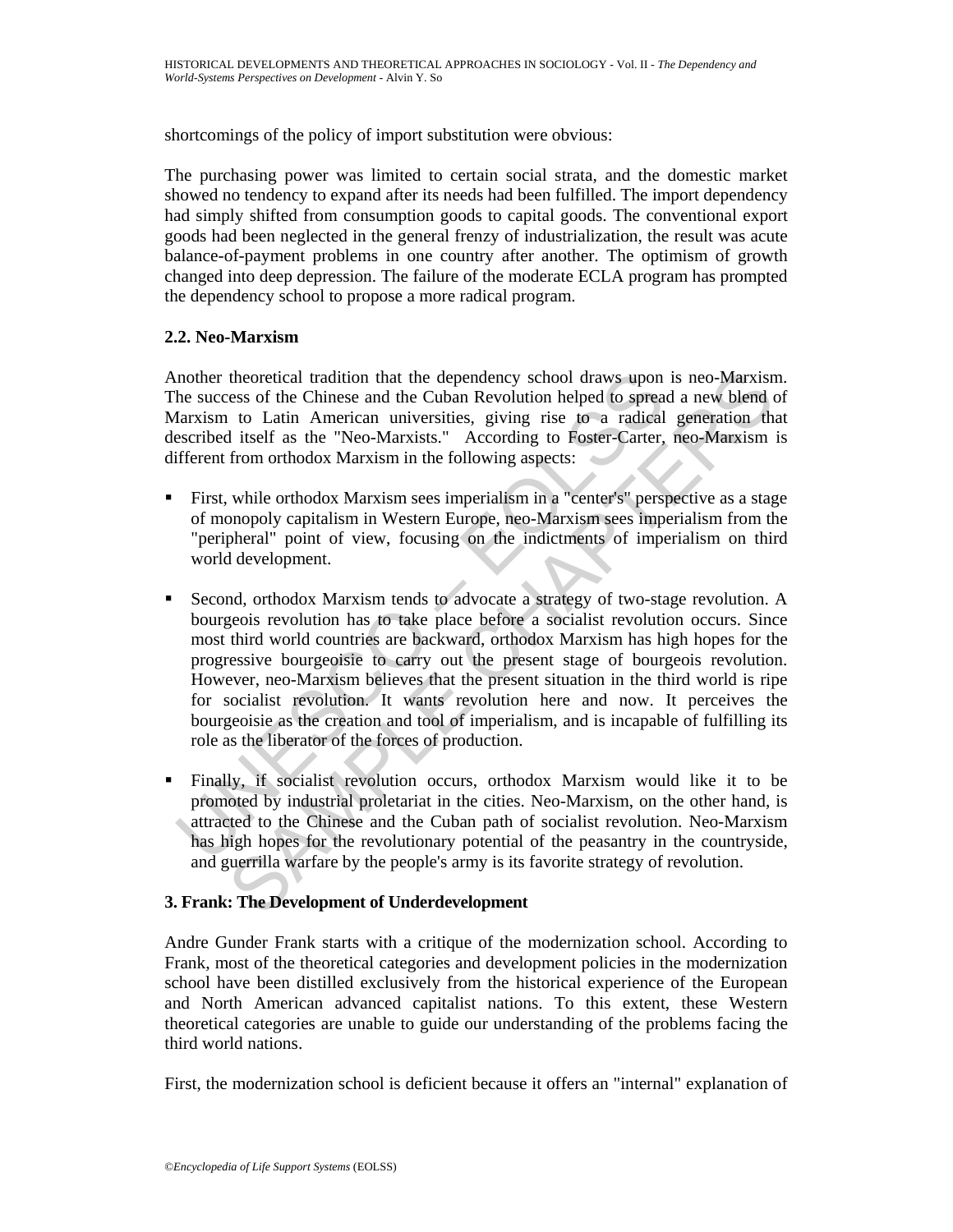the third world development. The modernization school assumes that there is something wrong inside the third world countries -- such as traditional culture, overpopulation, little investment, lack of achievement motivation, etc. -- and this is why the third world countries are backward and stagnant. In addition, by ignoring the history of the third world countries, the modernization school assumes that the third world countries are now at the early stage of development according to the experience of the Western countries, and therefore they need to look to the Western countries as mentors and follow the Western path of development in order to reach modernity.

According to Frank, the third world countries could never follow the Western path because they have experienced something that the Western countries have not experienced before. To put it plainly, the Western countries have not experienced colonialism, but most of the third world countries were former colonies of the Western countries. It is strange that the modernization school seldom discusses the factor of colonialism in detail because many third world countries had been a colony for more than a century. The colonial experience has totally restructured the third world countries and drastically altered their path of development.

blonialism, but most of the third world countries were former colonies<br>untries. It is strange that the modernization school seldom discuss<br>olonialism in detail because many third world countries had been a<br>nan a century. T sm, but most of the third world countries were former colonies of the Wester. It is strange that the modernization encodo sleedom diseasses the factor community. The colonial experience has totally restructured the third w In reaction to the "internal" explanation of the modernization school, Frank offers an "external" explanation for third world development. It is neither feudalism nor traditionalism in the third world countries that explains their backwardness. In fact, it is wrong to characterize the third world countries as "primitive," "feudal," or "traditional," because many countries like China and India were quite advanced before they encountered colonialism before the eighteenth century. Instead, it has been the historical experience of colonialism and foreign domination that reversed the development of many "advanced" third world countries and forced them to move along the path of economic backwardness. In trying to capture this historical experience of the degeneration of the third world countries, Frank formulates the concept of "the development of underdevelopment" to denote that underdevelopment is not a natural condition but an artifact created by the long history of colonial domination in the third world countries.

In addition, Frank has formulated a "metropolis-satellite" model to explain how the mechanisms of underdevelopment are at work. This metropolis-satellite relationship has its origin in the colonial period, when the conqueror implanted new cities in the third world with an aim to facilitate the transfer of economic surplus to the Western countries. According to Frank, the national cities then became the satellites of the Western metropolis. This metropolis-satellite relation, however, is not limited to the international level because it penetrates to the regional and local levels of the third world countries as well. Therefore, just as the national cities have become the satellites of the Western metropolises, so these satellites immediately become the colonial metropolises with respect to the provincial cities, which in turn have local cities as satellites surrounding them. A whole chain of constellation of metropolises and satellites is established to extract economic surplus (in the forms of raw materials, minerals, commodities, profits, etc.) from third world villages to local capitals, to regional capitals, to national capitals, and finally to the cities in the Western countries.

Frank argues this national transfer of economic surplus has produced underdevelopment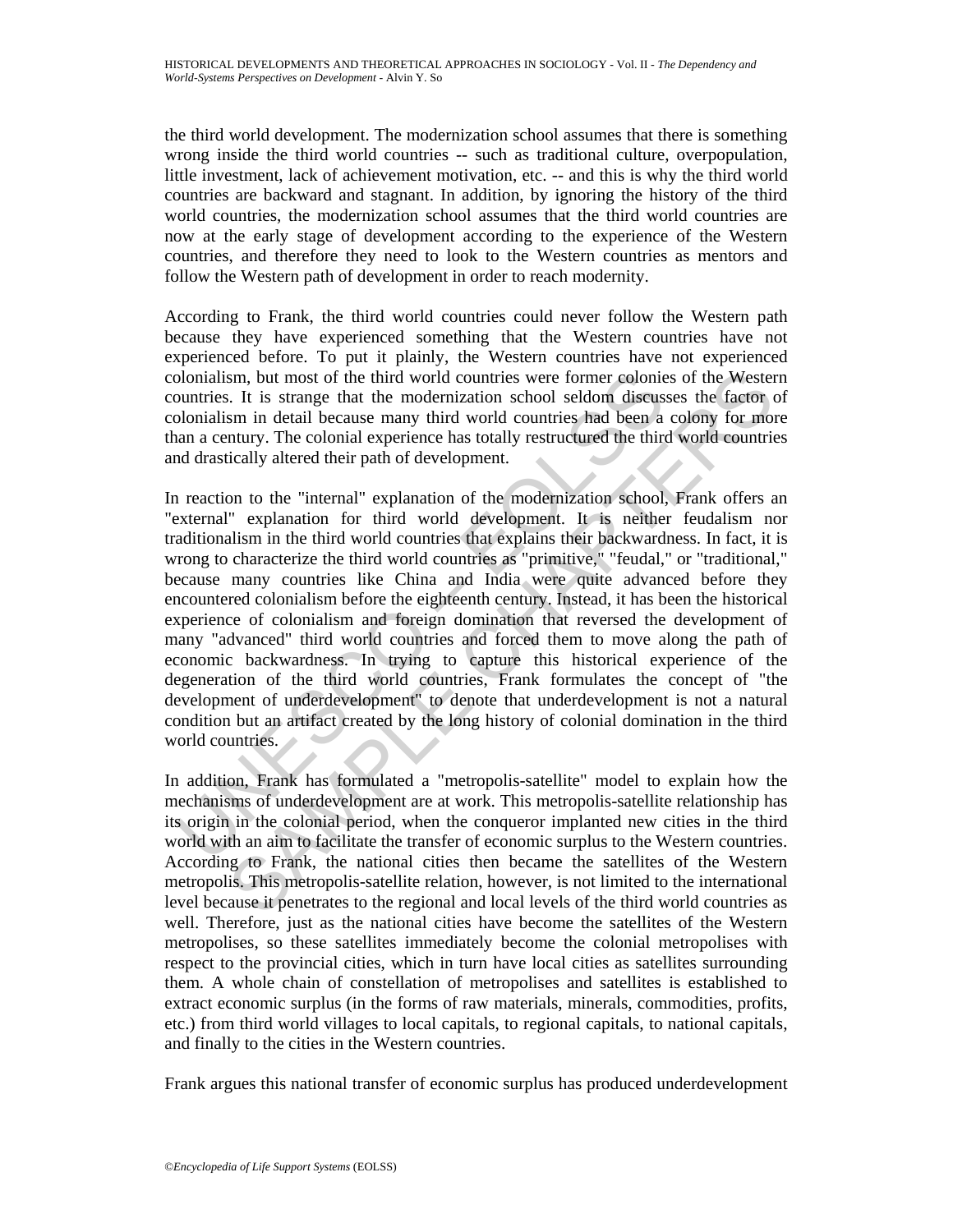in the third world countries on the one hand and development in the Western countries on the other. In other words, the historical process which generates development in the Western metropolises also simultaneously generates underdevelopment in the third world satellites. Based on this metropolis-satellite model, Frank has proposed several interesting hypotheses to examine the third world development.

- *(1)* In contrast to the development of the world metropolis, which is no one's satellite, the development of the national and other subordinate metropolises is limited by their satellite statuses.
- *(2)* The satellites experience their greatest economic development if and when their ties to the metropolis are weakest. Frank observes that Latin America has experienced marked autonomous industrialization during the temporary isolation caused by the crisis of The First World War or by the depression in the world metropolis in the 1930s.
- *(3)* When the metropolis recovers from its crisis and reestablishes the trade and investment ties which then fully reincorporate the satellites into the system, the previous industrialization of these regions is choked off.
- UNESCO EOLSS erienced marked autonomous industrialization during the temporary isolation<br>sed by the crisis of The First World War or by the depression in the world<br>porpolis in the 1930s.<br>The First World War or by the depression in the *(4)* The regions that are the most underdeveloped and feudal today are the ones that had the closest ties to the metropolises in the past. Frank argues that the archaic institutions in the satellites are not their natural state but are historical products of the penetration of metropolis capitalism.

More of Frank's hypotheses could be listed here, but the above are sufficient to show that these hypotheses represent an approach to the examination of third world development different from that offered by the modernization school.



#### **Bibliography**

‐ ‐ ‐

Abu-Lughod, Janet (1989) *European Hegemony: The World-System, A.D. 1250-1350.* Oxford: Oxford University Press. [This book argues that the present capitalist world-system actually emerged before the sixteenth century.]

Arrighi, G, Terence Hopkins, and Immanuel Wallerstein (1983) "Rethinking the Concepts of Class and Status-Group in a World Systems Perspective." *Review* 6:283-304. [This paper shows how world-system perspective can be used to study social class and class conflict.]

Bergesen, Albert and Ronald Schoenberg (1980) "Long Waves of Colonial Expansion and Contraction, 1415-1969." Pp. 231-277 in Albert Bergesen (ed.) *Studies of Modern World System*. New York: